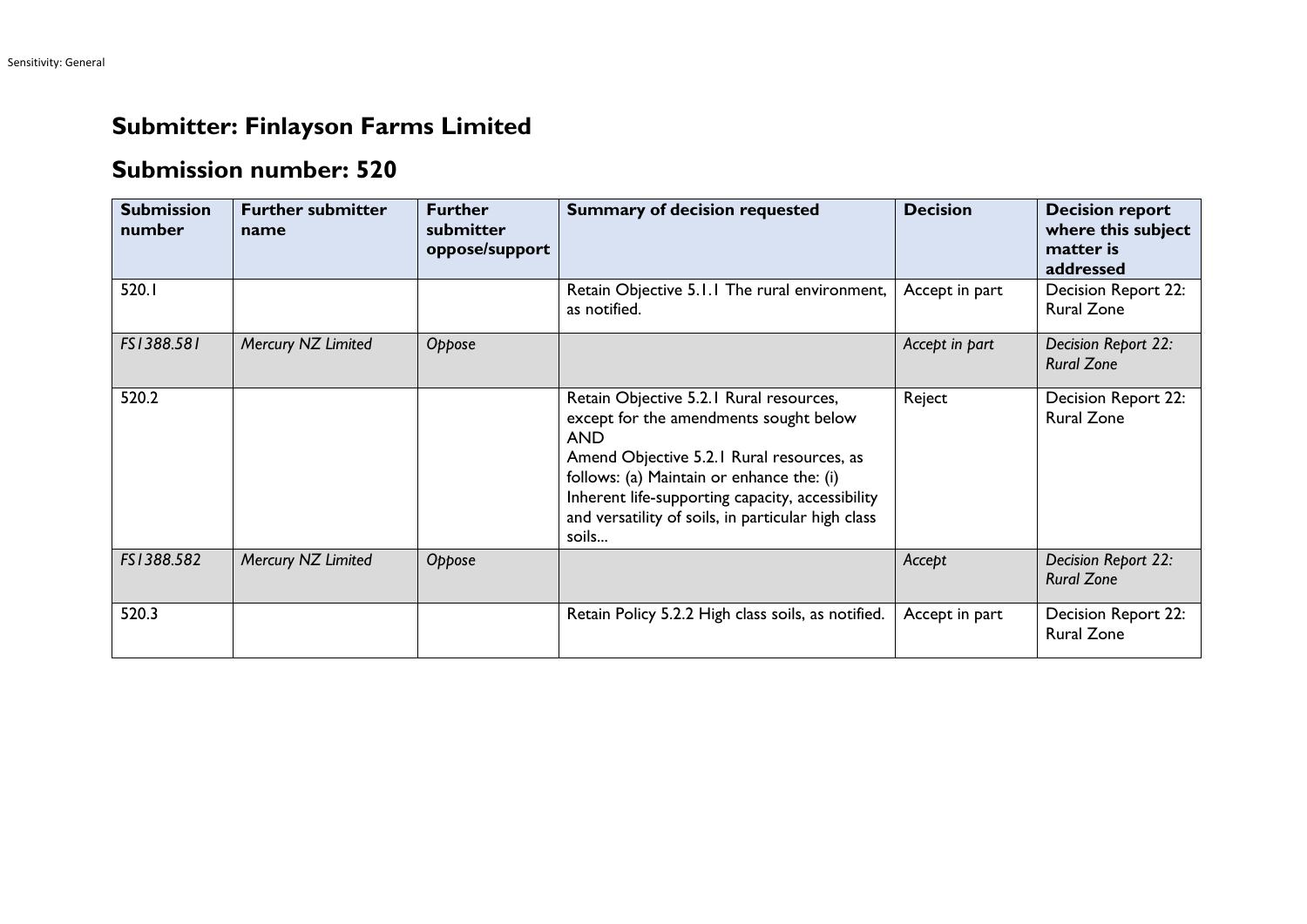| <b>Submission</b><br>number | <b>Further submitter</b><br>name | <b>Further</b><br>submitter<br>oppose/support | <b>Summary of decision requested</b>                                                                                                                                                                                                                                                                                                                                                                                                                          | <b>Decision</b> | <b>Decision report</b><br>where this subject<br>matter is<br>addressed |
|-----------------------------|----------------------------------|-----------------------------------------------|---------------------------------------------------------------------------------------------------------------------------------------------------------------------------------------------------------------------------------------------------------------------------------------------------------------------------------------------------------------------------------------------------------------------------------------------------------------|-----------------|------------------------------------------------------------------------|
| 520.4                       |                                  |                                               | Retain Objective 5.3.1 Rural character and<br>amenity, except for the amendments sought<br>below<br><b>AND</b><br>Amend Objective 5.3.1(a) Rural character and<br>amenity, as follows: Rural character and<br>amenity are maintained while recognising the<br>localised character of different parts of the<br>District.                                                                                                                                      | Accept in part  | Decision Report 22:<br><b>Rural Zone</b>                               |
| 520.5                       |                                  |                                               | Retain Rule 22.4.1.2(a)(i), (ii) and (iii) General<br>Subdivision, as notified.                                                                                                                                                                                                                                                                                                                                                                               | Accept in part  | Decision Report 22:<br><b>Rural Zone</b>                               |
| FS1388.583                  | Mercury NZ Limited               | Oppose                                        |                                                                                                                                                                                                                                                                                                                                                                                                                                                               | Accept in part  | Decision Report 22:<br><b>Rural Zone</b>                               |
| 520.6                       |                                  |                                               | Retain Rule 22.4.1.2 General subdivision<br>except for the amendments sought below<br><b>AND</b><br>Add a new discretionary activity to Rule<br>22.4.1.2 General subdivision, as follows: D1<br>(a) General subdivision around an existing<br>dwelling and associated curtilage that does<br>not comply with Rule 22.4.1.2. (iv) RD1. (b)<br>General subdivision around established rural<br>activities that does not comply with Rule<br>22.4.1.2. (iv) RD1. | Accept in part  | Decision Report 22:<br><b>Rural Zone</b>                               |
| FS1388.584                  | Mercury NZ Limited               | Oppose                                        |                                                                                                                                                                                                                                                                                                                                                                                                                                                               | Accept in part  | Decision Report 22:<br><b>Rural Zone</b>                               |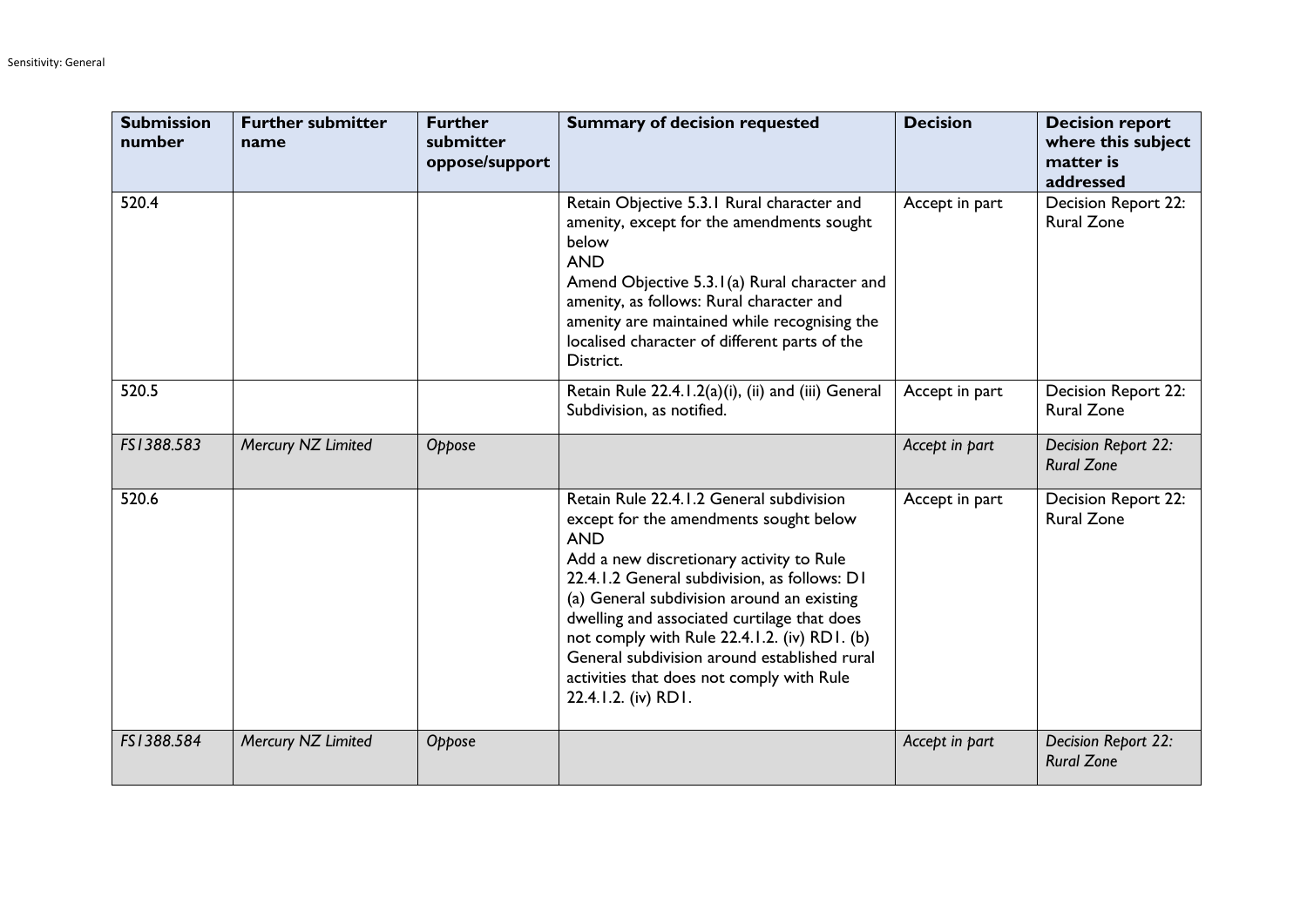| <b>Submission</b><br>number | <b>Further submitter</b><br>name | <b>Further</b><br>submitter<br>oppose/support | <b>Summary of decision requested</b>                                                                                                                                                                                                         | <b>Decision</b> | <b>Decision report</b><br>where this subject<br>matter is<br>addressed |
|-----------------------------|----------------------------------|-----------------------------------------------|----------------------------------------------------------------------------------------------------------------------------------------------------------------------------------------------------------------------------------------------|-----------------|------------------------------------------------------------------------|
| 520.7                       |                                  |                                               | Delete Rule 22.4.1.2(a)(v) General Subdivision<br>(80/20 Rule); AND Add new matters of<br>discretion to Rule 22.4.1.2(b) General<br>subdivision, as follows: (vi) Effects on rural<br>productivity and fragmentation of high class<br>soils. | Accept in part  | Decision Report 22:<br><b>Rural Zone</b>                               |
| FS1388.585                  | Mercury NZ Limited               | Oppose                                        |                                                                                                                                                                                                                                              | Accept in part  | Decision Report 22:<br><b>Rural Zone</b>                               |
| 520.8                       |                                  |                                               | Retain Rule 22.4.1.2(a)(iv) General<br>subdivision.                                                                                                                                                                                          | Accept in part  | Decision Report 22:<br><b>Rural Zone</b>                               |
| FS1388.586                  | Mercury NZ Limited               | Oppose                                        |                                                                                                                                                                                                                                              | Accept in part  | Decision Report 22:<br><b>Rural Zone</b>                               |
| FS1388.587                  | Mercury NZ Limited               | Oppose                                        |                                                                                                                                                                                                                                              | Accept in part  | Decision Report 22:<br><b>Rural Zone</b>                               |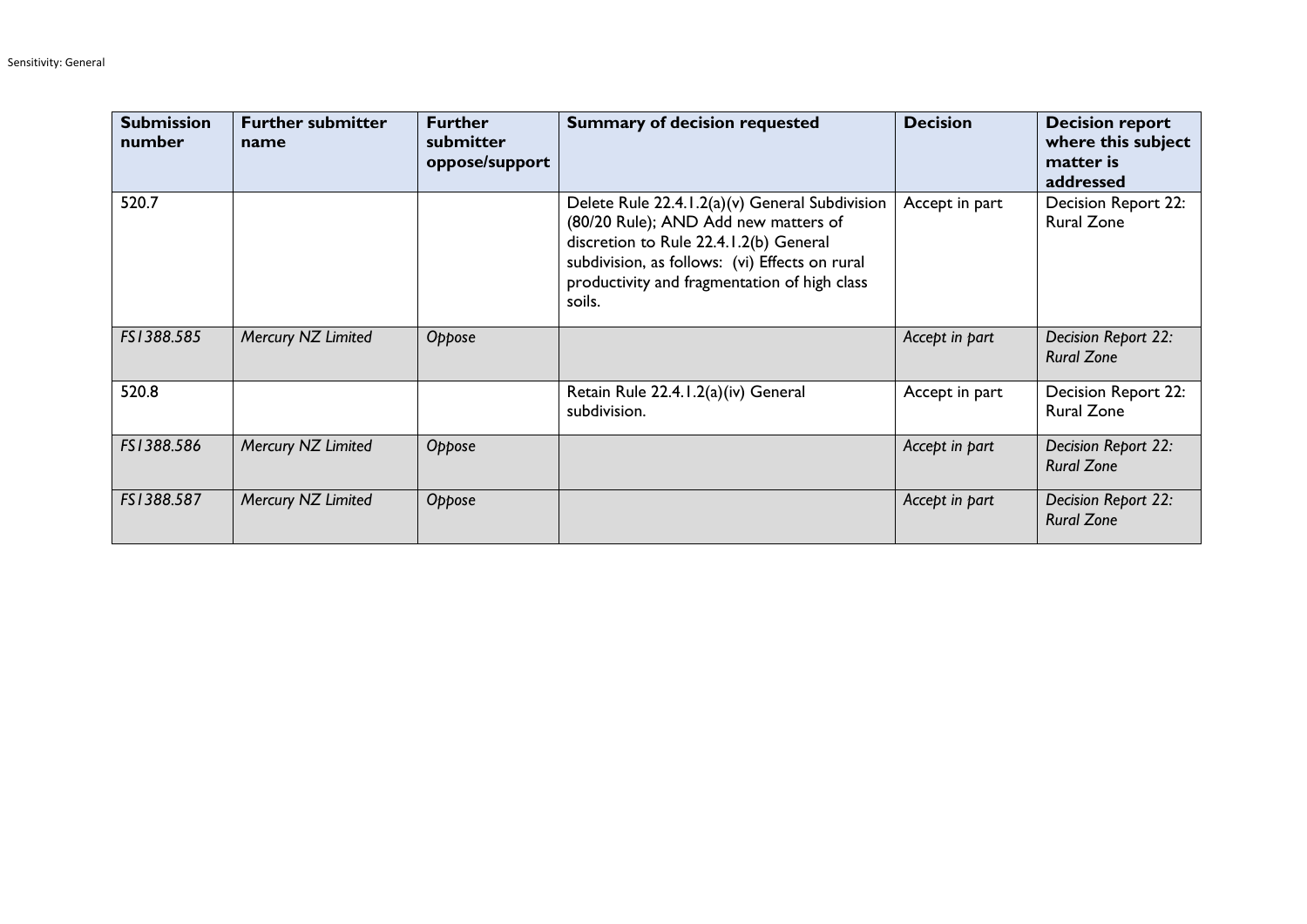| <b>Submission</b><br>number | <b>Further submitter</b><br>name | <b>Further</b><br>submitter<br>oppose/support | <b>Summary of decision requested</b>                                                                                                                                                                                                                                                                                                                                                                                                                                                                                                                                                                                                                                                                                                                                                        | <b>Decision</b> | <b>Decision report</b><br>where this subject<br>matter is<br>addressed |
|-----------------------------|----------------------------------|-----------------------------------------------|---------------------------------------------------------------------------------------------------------------------------------------------------------------------------------------------------------------------------------------------------------------------------------------------------------------------------------------------------------------------------------------------------------------------------------------------------------------------------------------------------------------------------------------------------------------------------------------------------------------------------------------------------------------------------------------------------------------------------------------------------------------------------------------------|-----------------|------------------------------------------------------------------------|
| 520.9                       |                                  |                                               | Retain Policy 5.3.8 Effects on rural character<br>and amenity, except for the amendments<br>sought below<br><b>AND</b><br>Amend Policy 5.3.8 Effects on rural character<br>and amenity from rural subdivision, as<br>follows: (b) Ensure development does not<br>compromise the predominant open space,<br>character and amenity of rural areas.  (d)<br>Rural hamlet subdivision and boundary<br>relocations ensure the following: (i)<br>Protection of rural land for productive<br>purposes; (ii) Maintenance of the localised<br>rural character and amenity of the<br>surrounding rural environment; (iii)<br>Minimisation of cumulative effects. (e)<br>Subdivision, use and development<br>opportunities ensure that localised rural<br>character and amenity values are maintained. | Accept in part  | Decision Report 22:<br><b>Rural Zone</b>                               |
| 520.10                      |                                  | Oppose                                        | Amend the activity status for Rules 22.4.1.1<br>PR1, PR2, PR3 and PR4 Prohibited subdivision<br>from prohibited activities to non-complying<br>activities.                                                                                                                                                                                                                                                                                                                                                                                                                                                                                                                                                                                                                                  | Accept in part  | Decision Report 22:<br><b>Rural Zone</b>                               |
| FS1129.55                   | <b>Auckland Council</b>          | Oppose                                        |                                                                                                                                                                                                                                                                                                                                                                                                                                                                                                                                                                                                                                                                                                                                                                                             | Accept in part  | Decision Report 22:<br><b>Rural Zone</b>                               |